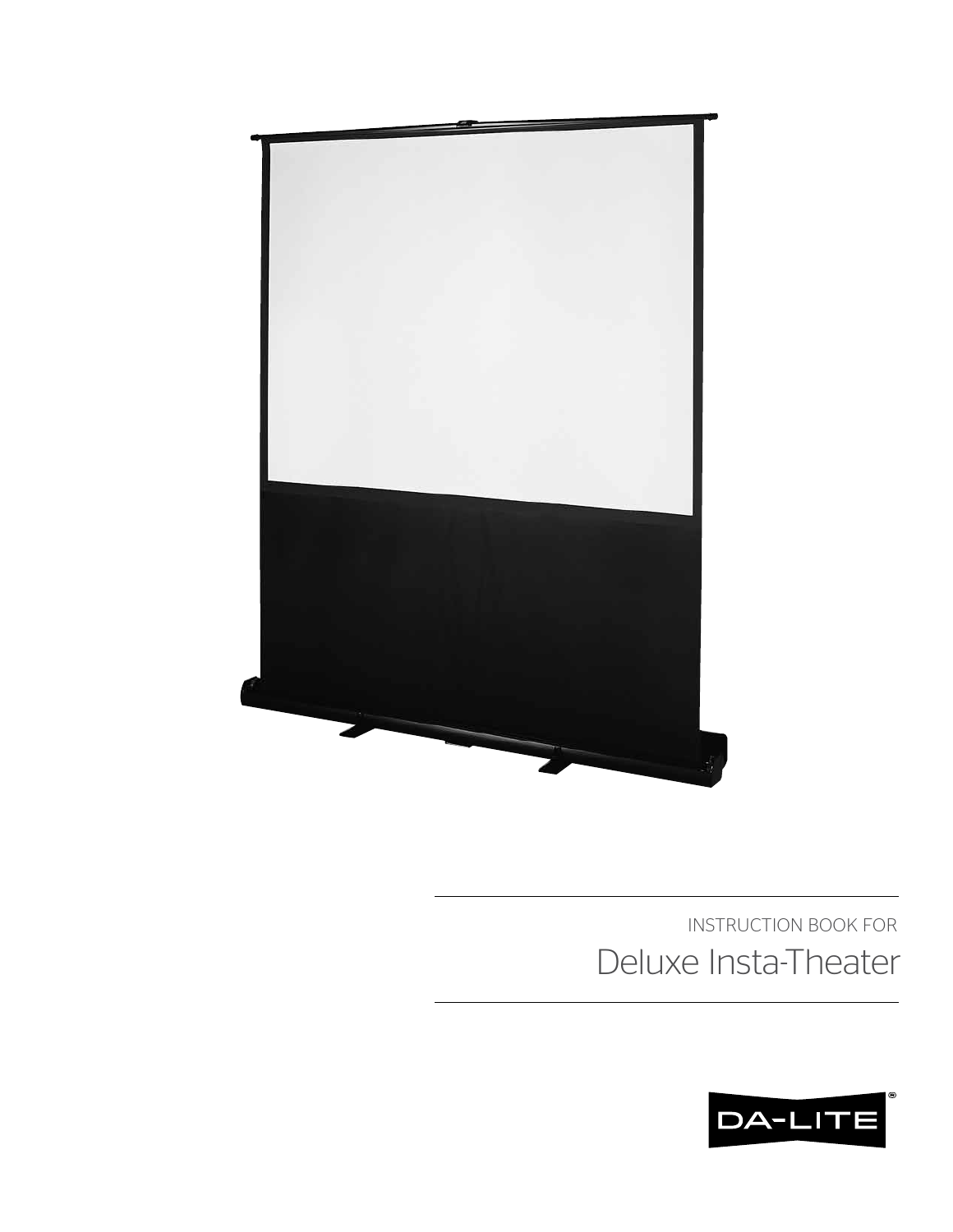### Introduction

Thank you for purchasing this Da-Lite product. Before attempting to use it, make sure to carefully read the contents of these instructions.

### $\triangle$ Caution

- 1. Avoid touching the films during raising or lowering of unit.
- 2. Do not set up the screen on an unstable or uneven surface. This may cause the screen to fall or tip over, resulting in damage to the screen or personal injury. Be especially careful when setting up at home where small children may be present.
- 3. When screen is not in use and retracted, use the built-in feet to stabilize it on a flat surface. Standing the screen on one of its ends creates the risk of falling over, and should be avoided.
- 4. Do not hang or attach items to the screen.

### Screen Care

- 1. Do not leave the screen in areas subject to direct sunlight.
- 2. Keep the projection surface of the screen free from dirt and dust, which can interfere with the quality of the projected image. If the screen becomes dirty, lightly wipe it off with soft cloth moistened in a weak, 20 to 1 solution of a mild neutral detergent and water. Benzine, thinner, and other volatile agents can cause permanent damage to the screen and should never be used for cleaning.
- 3. Do not set up the screen in areas subjected to strong breeze. This may cause the screen to move and interfere with the quality of the projected image.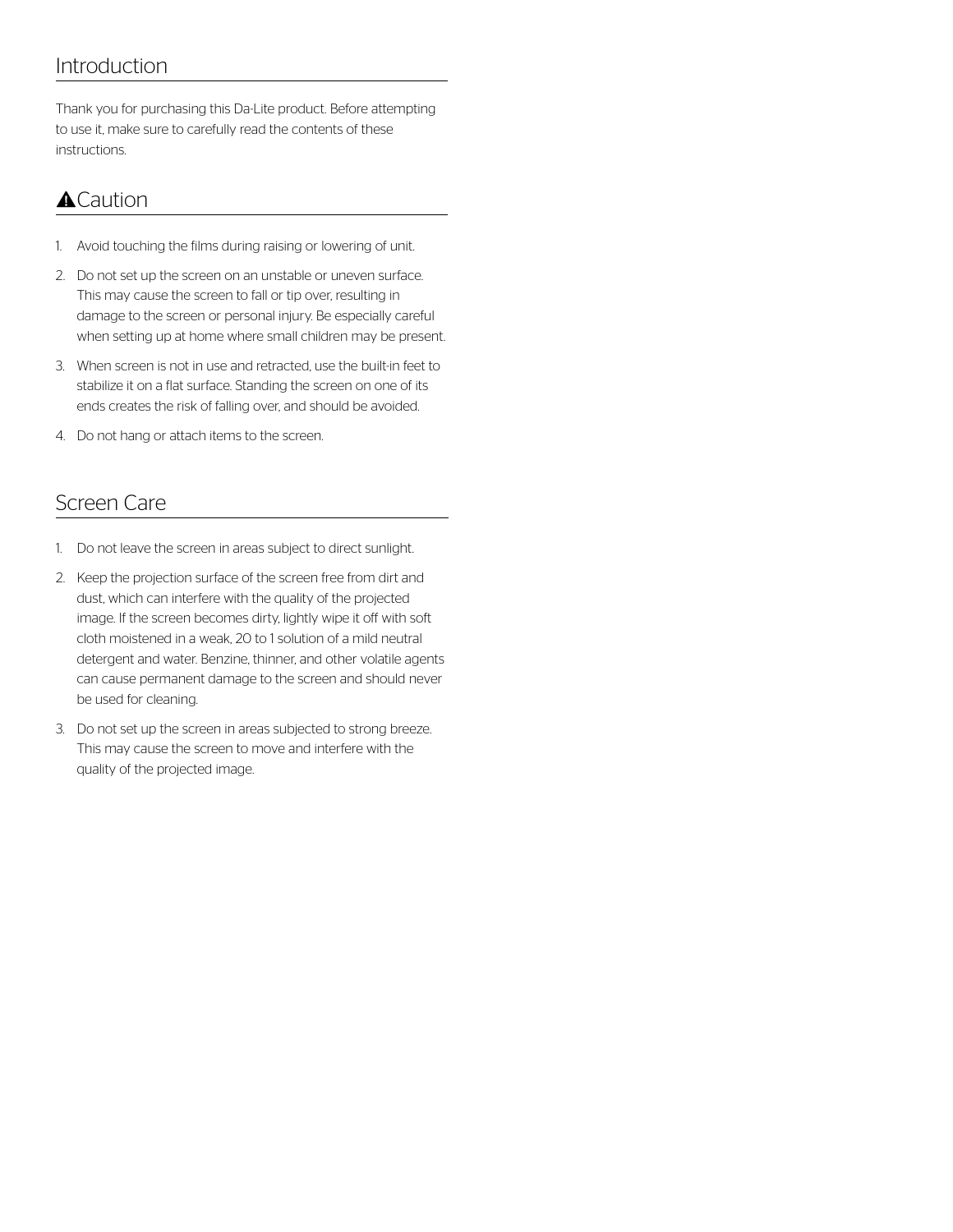## Parts Identification

- 1. Lifting Handle
- 2. Slat handle
- 3. Screen film
- 4. Skirt film
- 5. Left end cap
- 6. Rotating foot
- 7. Bottom case
- 8. Right end cap
- 9. Case cover (90" and 100"
- only)
- 10. Case latch
- 11. Slat
- 12. Long arm
- 13. Upper arm hinge
- 14. Short arm
- 15. Lower arm hinge
- 16. Air shock
- 17. Case handle
- 18. Extending Handle

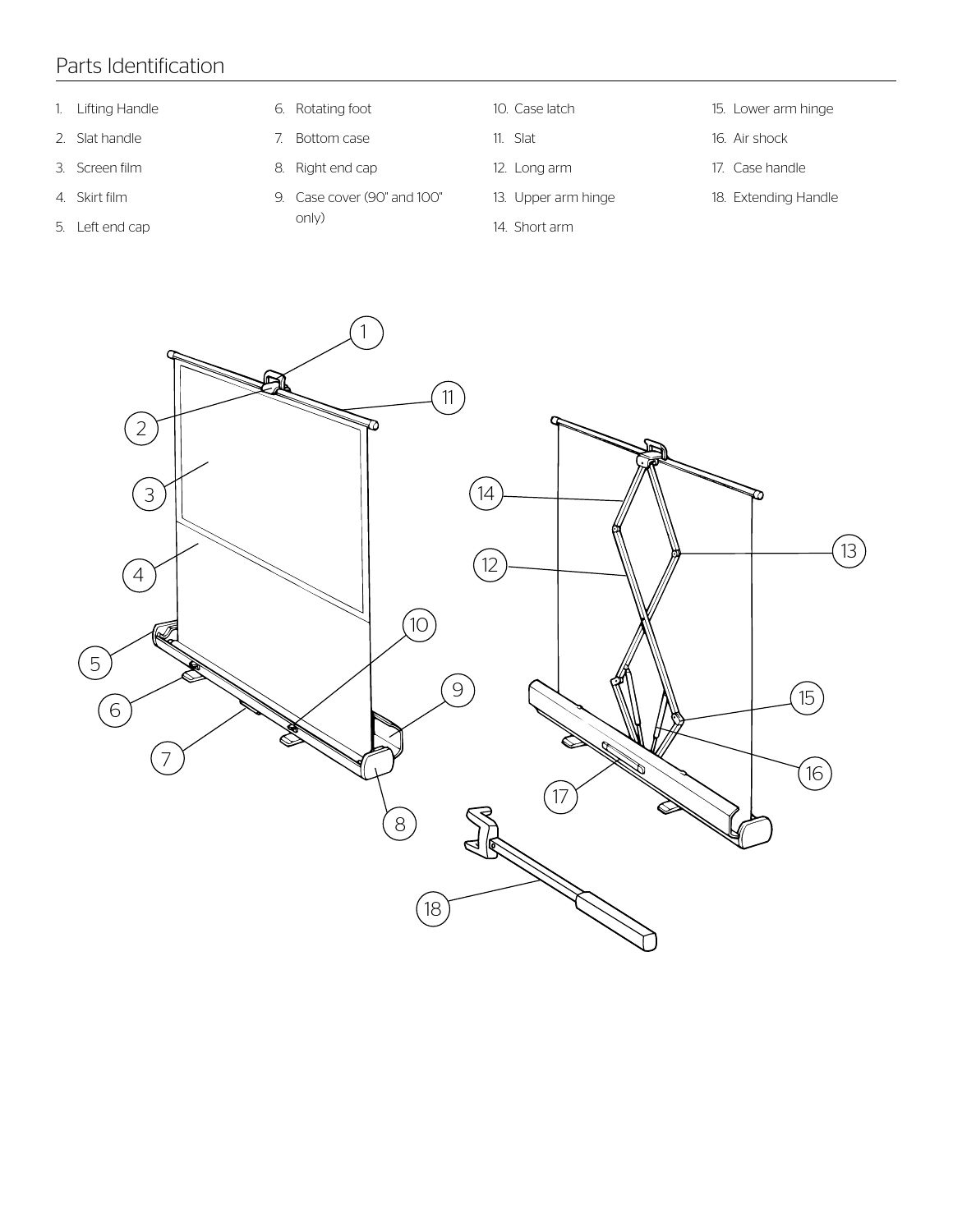# Setting Up the Screen

- 1. Rotate feet until they are perpendicular with the case (Figure 1).
- 2. Release the latches and open the case cover. On the 90" and 100" models remove extending handle and extend it as shown (Figure 1).

NOTE: Push lightly down on the center of the case to release the latches.

- 3. Pull up the screen slowly at a certain height using the Lifting Handle then grasp the Slat handle and raise the screen slowly keeping the slat level as you raise the screen (Figure 3).
- 4. On 90" and 100" models only Place the end of the extending handle under the slat handle as shown below and raise screen to desired height. (Figure 4).







Figure 2





Figure 4

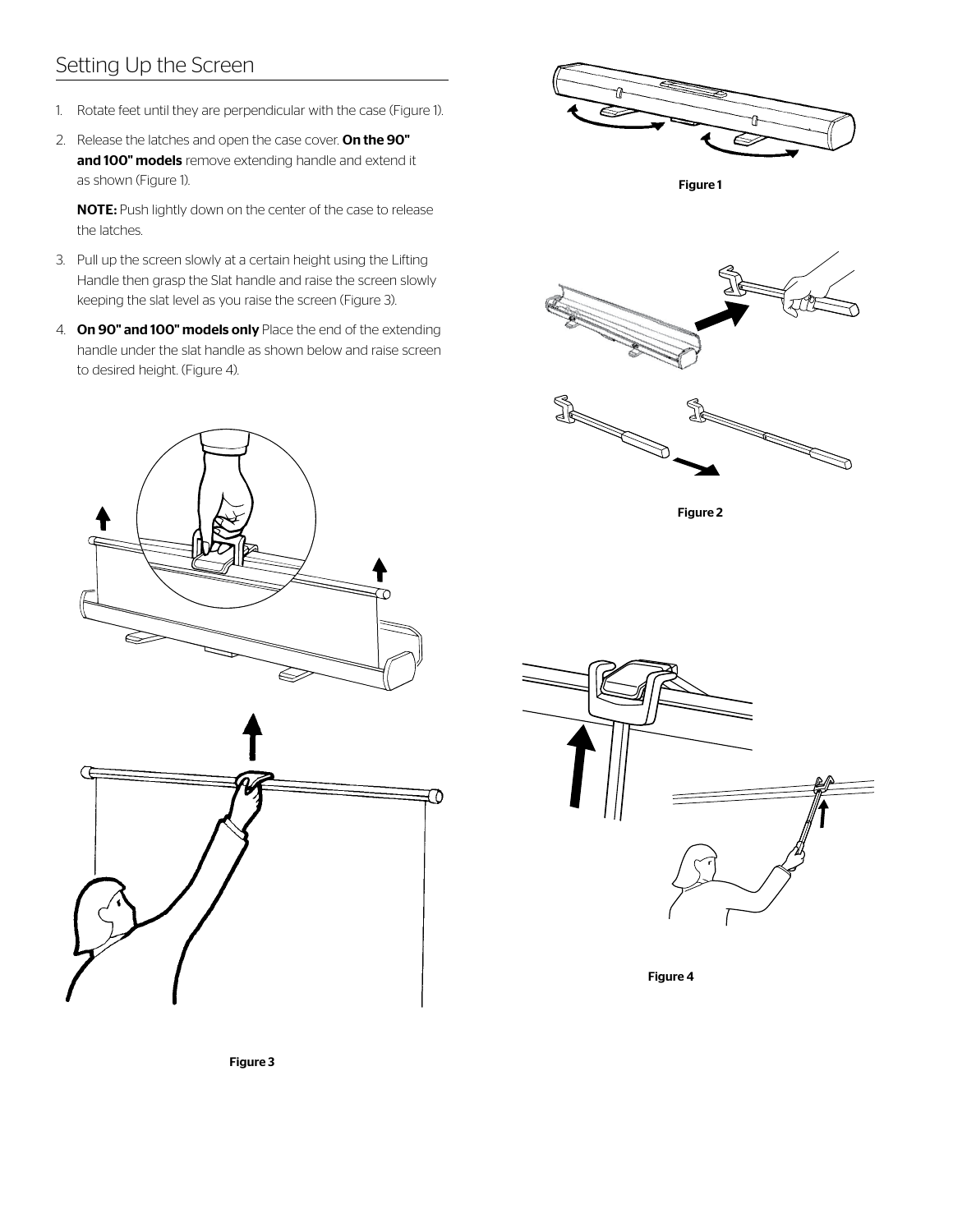### Storing the Screen

- 1. Grasp the Slat Handle and lower the screen slowly back into the case. Make sure you hold onto the handle and keep the slat level as you lower the screen back into the case (Figure 5).
- 2. On 90" and 100" models only Place the end of the extending handle under the slat handle as shown below and lower the screen until you can easily reach the slat handle (Figure 6).
- 3. On 90" and 100" models only Collapse the extending handle by pressing on the button as shown and sliding the two halves together. Store extending handle in case (Figure 7).
- 4. Close the case cover and latch it. It may be necessary to press down on the case top to get the latches to engage properly (Figure 8)..

NOTE: Before carrying the case, rotate the feet, so they are out of the way (Figure 8).

WARNING: When storing the screen, be sure that you protect it from falling. Leaning the case against a wall or other surface creates the danger of falling over.









Figure 6



Figure 7 Figure 8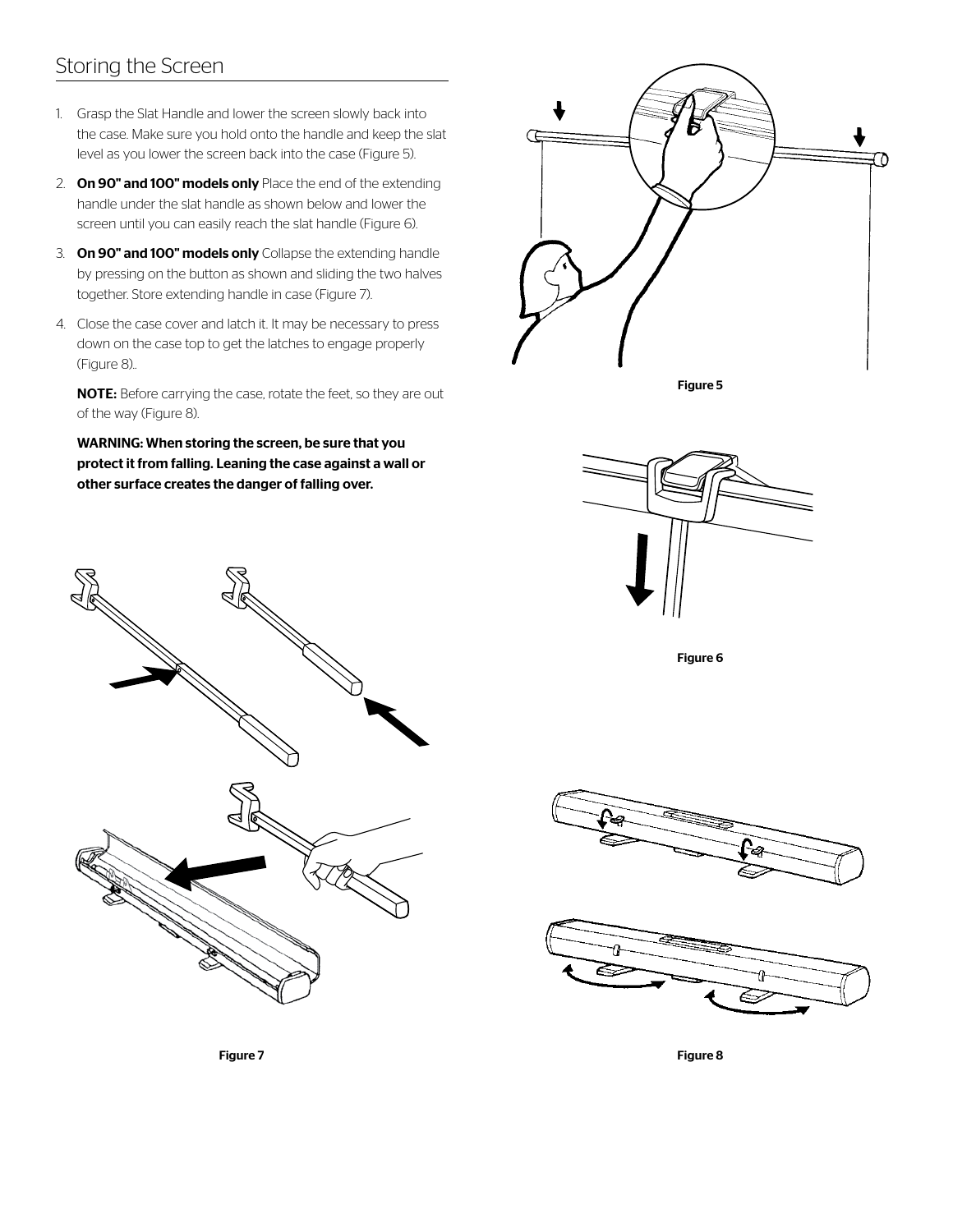# Specifications

| Screen Height | <b>Shipping dimensions</b>                         | Weight of unit (lbs.) | Shipping weight (lbs.) |
|---------------|----------------------------------------------------|-----------------------|------------------------|
| 60"           | $6\frac{1}{8}$ x 7" x 611/ <sub>2</sub> "          | 14.O                  | 173                    |
| 73" and 80"   | $6\frac{1}{4} \times 7$ " $\times 77\frac{1}{8}$ " | 16.4                  | 204                    |
| 90" and 100"  | $6\frac{1}{4}$ x 7" x 91¼"                         | 19.8                  | 238                    |